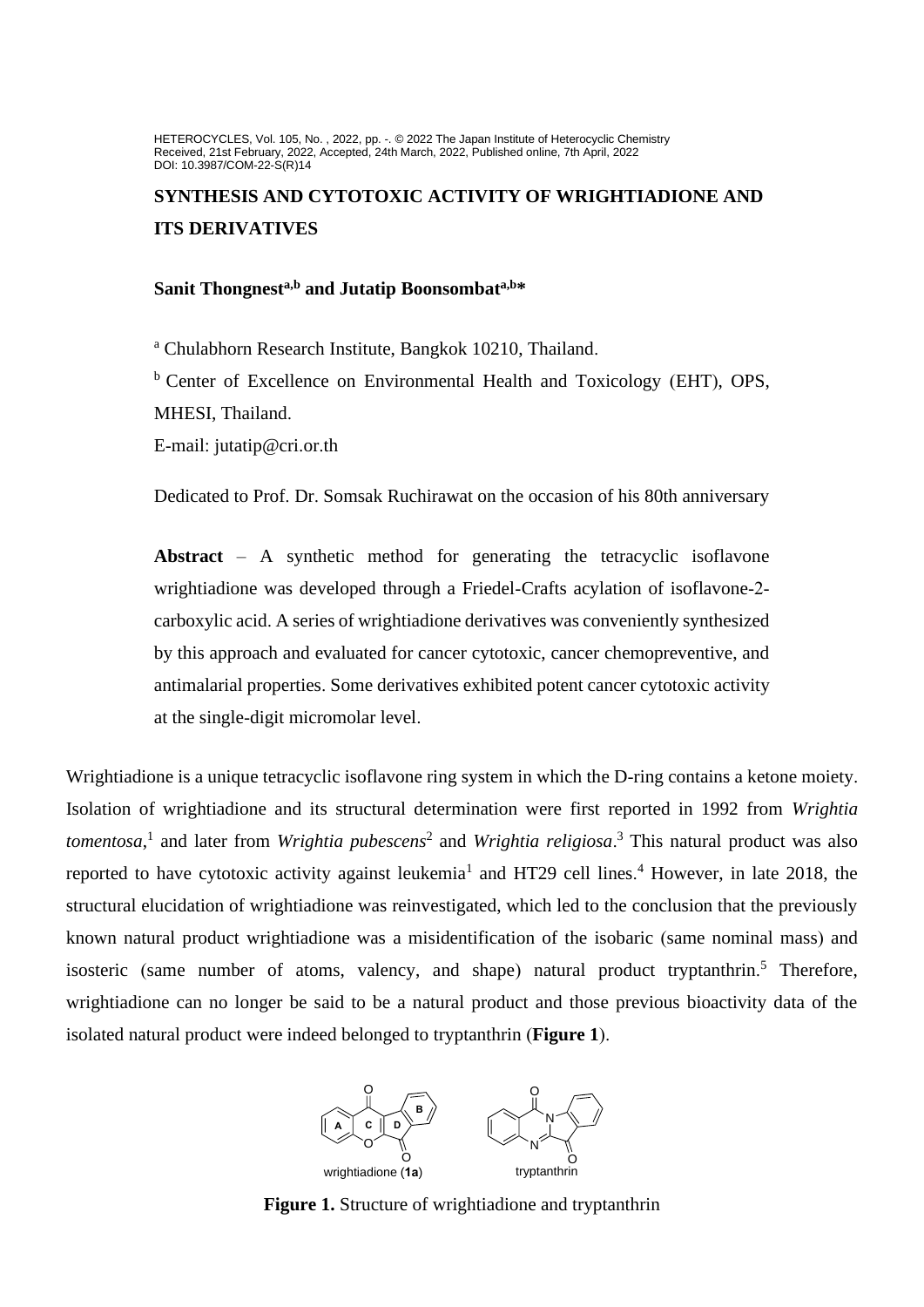To date, four total syntheses of the corrected wrightiadione structure (1a) have been published,<sup>6-9</sup> and in fact the first reported total synthesis by Ruchirawat and Thasana acknowledged some discrepancies between the NMR data of the synthesized compound and the isolated compound from *W. tomentosa*, <sup>6</sup> which considered as the first clue for this misidentification of the isolated compound. For the biological activity of the corrected wrightiadione structure (**1a**), thus far only one study has been reported, whereby the docking simulation studies and the enzymatic kinase assays revealed a remarkable selectivity of wrightiadione (1a) toward TrKa and PLK3 compared to other cancer-related kinases.<sup>10</sup>

Motivated by the abovementioned finding regarding the inhibitory activity and limited information of other biological properties of the corrected wrightiadione structure, we were interested in developing a method for synthesizing wrightiadione (**1a**) and its derivatives, and investigating their biological activities. Accordingly, the present work describes another total synthesis of wrightiadione and its derivatives using Friedel-Crafts acylation of isoflavone-2-carboxylic acid, and evaluation of cancer cytotoxicity, cancer chemoprevention, and antimalarial activities of these compounds.

Based on the premise that wrightiadione is indeed an isoflavone with an additional five**-**membered ketone moeity, we consequently developed a synthetic strategy for wrightiadione **1a** by elaboration of the isoflavone structure**.** Our synthetic plan was to construct the ketone D-ring of wrightiadione via a Friedel**-**Crafts acylation reaction from isoflavone-2-carboxylic acid **2a**. Thus, the aryl diketone phenoxy ether **4a**, which was prepared in three steps from iodophenol, underwent base induced cyclization using DBU in DMSO at 100 °C to give ethyl isoflavone-2-carboxylate **3a** in 84% yield (Scheme 1).<sup>11</sup> The ethyl ester moiety was subsequently hydrolyzed using LiOH.H2O to give the required isoflavone-2-carboxylic acid **2a** in 91% yield.<sup>12</sup> We next proceeded to the formation of ketone moiety to complete the teracyclic ring system of the wrightiadione structure. Various conditions of the Friedel-Crafts acylation reaction were screened with compound 2a, and it was found that the Friedel-Crafts acylation conditions using cyanuric chloride and AlCl<sub>3</sub><sup>13</sup> at room temperature gave excellent yield for D-ring formation and generated wrightiadione (**1a**) in 91% yield in one pot process.



**Scheme 1.** The total synthesis of wrightiadione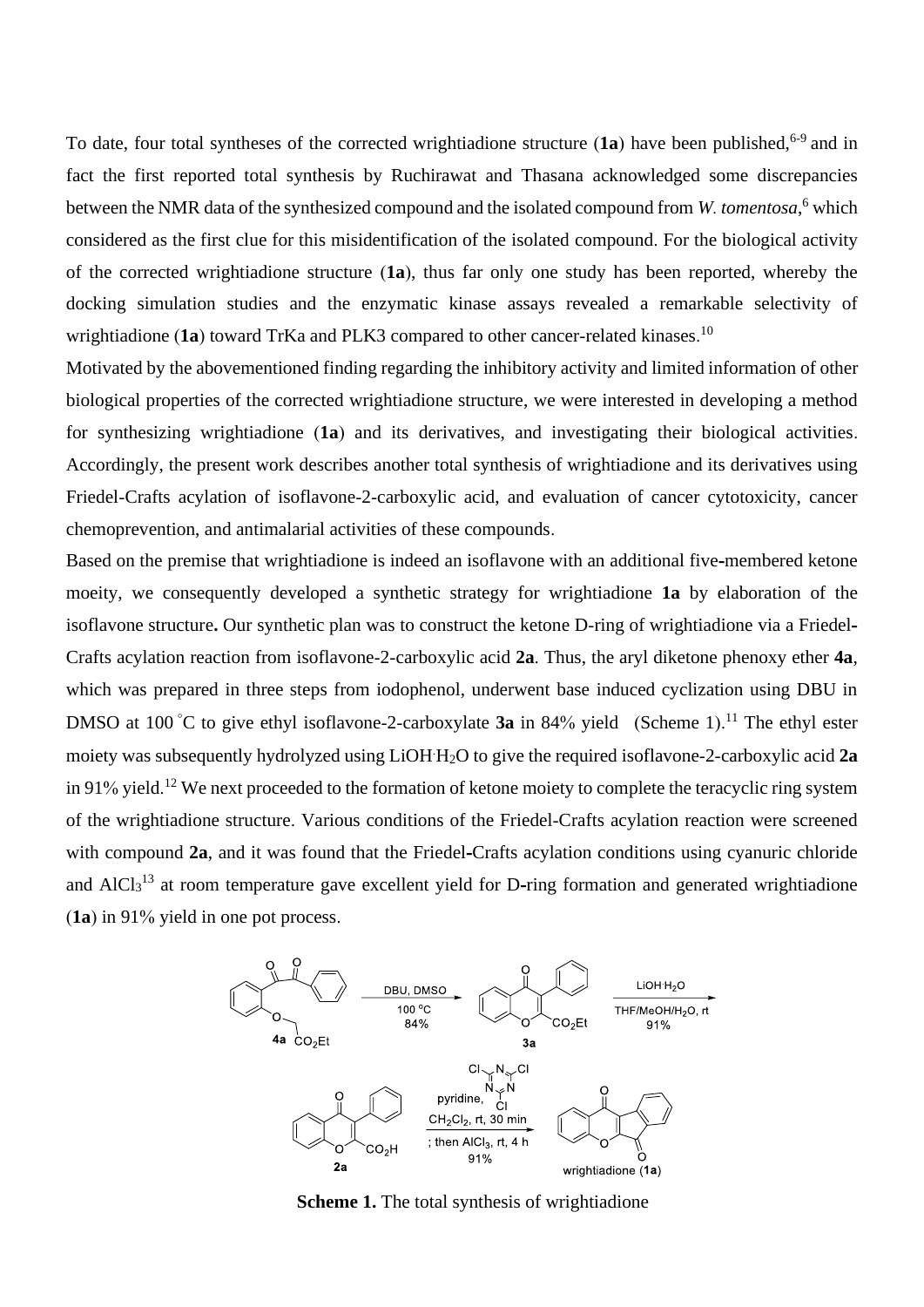To expand the biological profiles of wrightiadione derivatives by focusing on the introduction of substituents on ring A and ring B (see Table 1), several ethyl isoflavone-2-carboxylate **3b**–**r** were then prepared following the previously established protocols<sup>12</sup> as depicted in Scheme 2. The ethyl isoflavone-2carboxylate **3b**-**c**, which have no substituent on ring A, were prepared by base induced cyclization of the aryl diketone phenoxy ethers **4**. The ethyl isoflavone-2-carboxylate **3d**–**m** and **3o-r**, possessing mono- or dioxygenated group on ring A, were obtained by cyclization of their corresponding deoxybenzoins **5** with ethyl chlorooxoacetate<sup>12,14</sup> and the respective methoxy derivatives were then synthesized by methylation reaction. For compound **3n**, the chromene ring was prepared by the copper catalyzed etherification with chloro-3-methylbut-1-yne under refluxing toluene in which the reaction readily proceeded to cyclization to **3n** in 51% yield.<sup>12,15</sup>



**Scheme 2.** Preparation of the ethyl isoflavone-2-carboxylate

After the ester moiety in **3** was hydrolyzed to give the corresponding isoflavone-2-carboxylic acids **2**, <sup>12</sup> the compounds were then subjected to the Friedel-Crafts acylation reaction to generate the wrightiadione derivatives **1**. It was found that the reaction proceeded to give the wrightiadone derivatives (**1a**–**r**) in low to good yield (Table 1). Under this condition, compounds **1a**, **1d**, and **1g** were produced in high yields at room temperature. The methoxy group on the A-ring seemed to slightly affect the product yield (**1a** vs **1d**), but the hydroxy group drastically lower the yields of the products (**1d** vs **1e**), which could be observed in all other compounds containing the hydroxy group (**1l**, **1m**, **1o**, **1p**). The substituents on the arene B-ring exerted more influence on the ketone formation. When the methoxy group was placed at C-4´, the reaction required higher temperature and the product yield was much lower (**1a** vs **1b**), and this could be due to the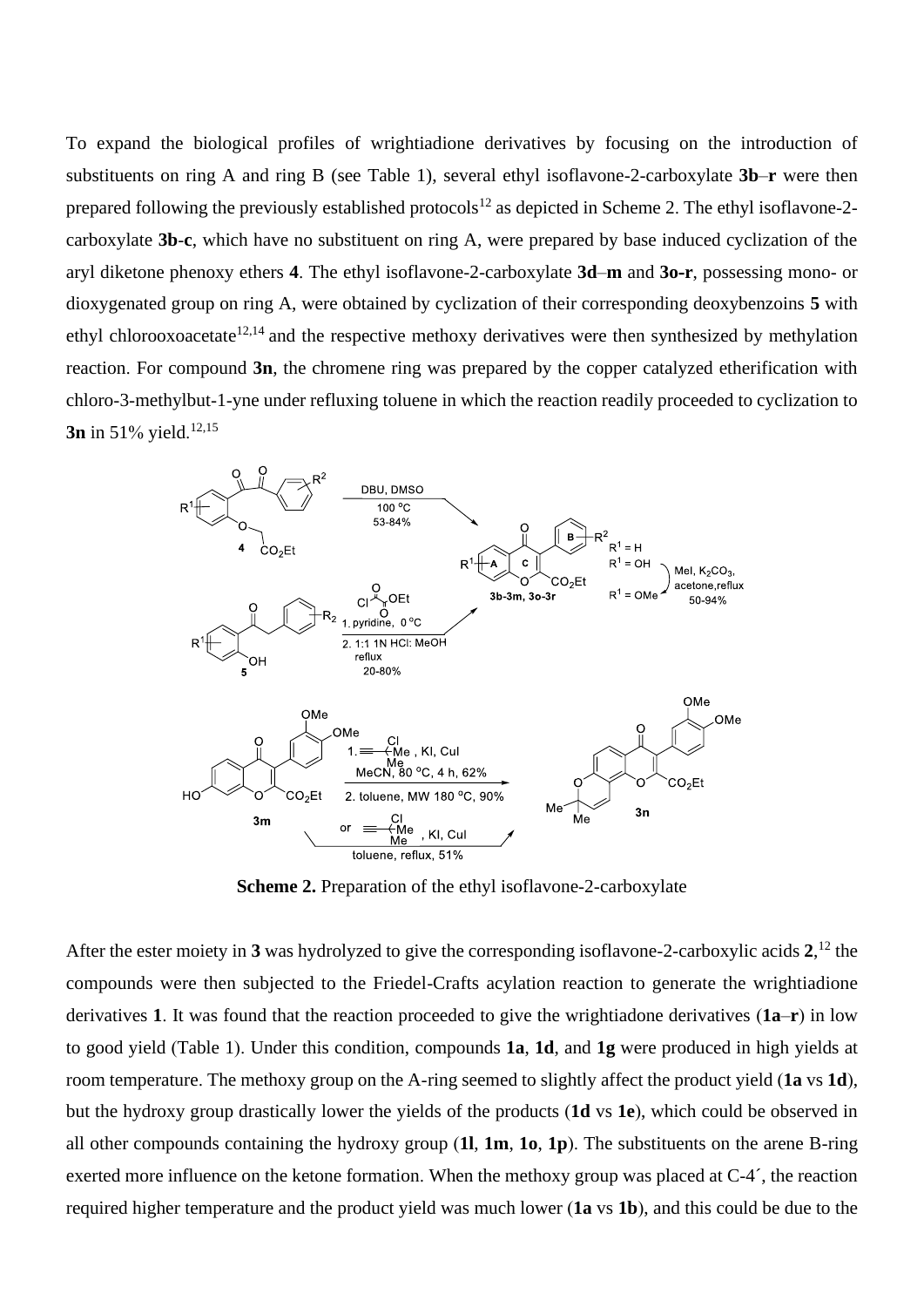electron withdrawing property by inductive effect toward the reacting *meta* C-2´ position. On the other hand, the additional methoxy group at C-5´ promoted the better yield of the product (**1c**) which could be the effect of electron donating property by resonance effect toward the reacting *para* C-2´ position. The





<sup>a</sup> Compound  $2(25 \text{ mg})$ , pyridine (1 equiv.), cyanuric acid (1.6 equiv.), AlCl<sub>3</sub> (6 equiv.); <sup>b</sup> Reaction at room temperature;  $\text{c}$  Reaction at 40 °C; Reaction time after adding AlCl<sub>3</sub>: <sup>d</sup> 1 h; <sup>e</sup> 4 h; <sup>f</sup> 24 h.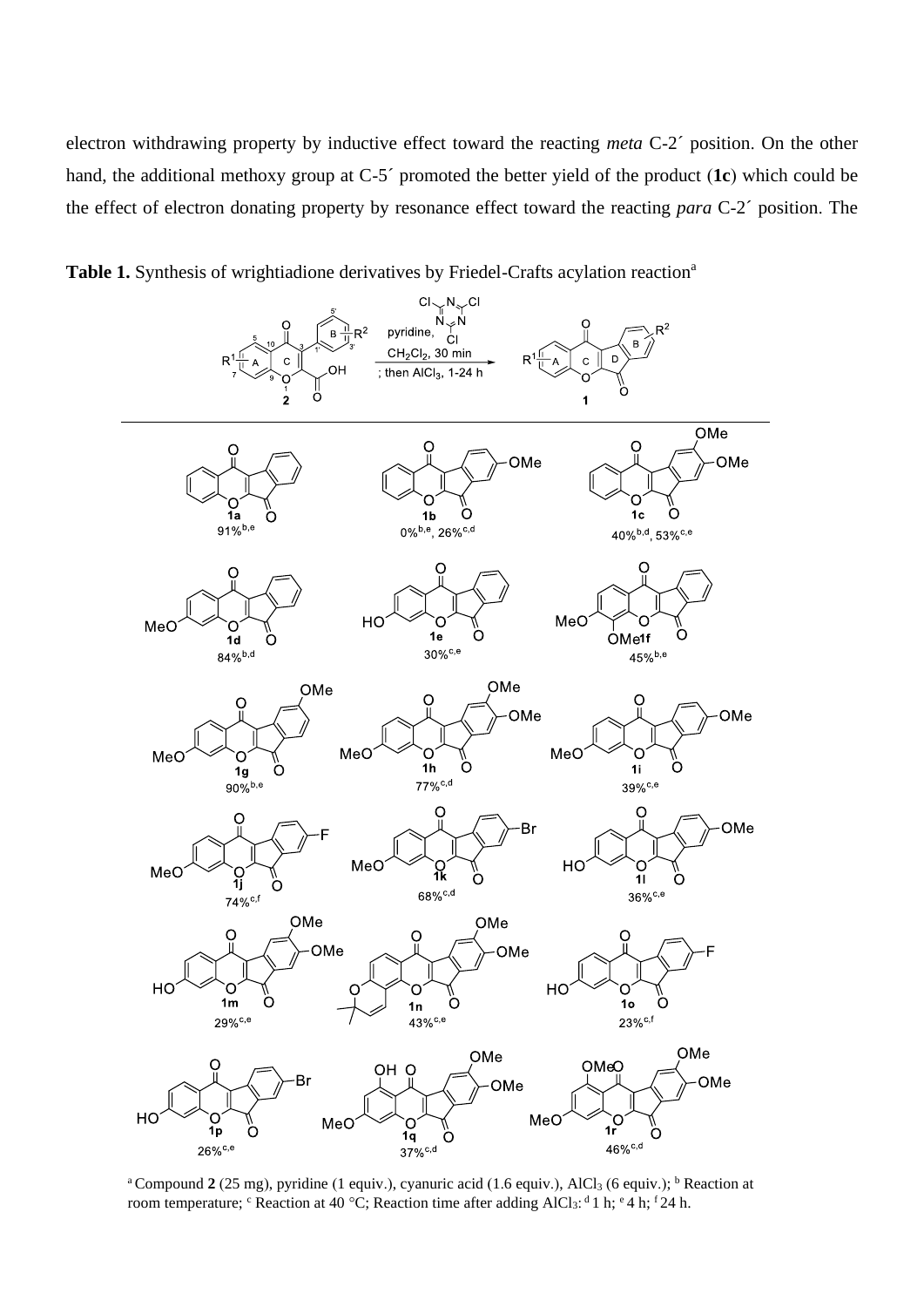similar effects were also observed in compounds **1g**, **1h**, and **1i**. Compounds **1j** and **1k** containing halogen groups were produced in good yields.

Cytotoxic activities were assessed on five cancer cell lines including human hepatocarcinoma (HepG2), acute lymphoblastic leukemia (MOLT-3), human lung cancer (A549), human cholangiocarcinoma (HuCCA-1), and acute promyelocytic leukemia (HL-60), as well as normal embryonic lung (MRC-5) cells using the 18 synthesized compounds (**1a−1s**). The IC<sub>50</sub> values were determined after 48 h of exposure to the testing compounds to the cancer cells by using the standard MTT and XTT methods as previously described.<sup>16</sup> Etoposide and doxorubicin were used as the positive controls. The results are summarized in Table 2.

| <b>Entry</b>    | compounds      | $\rm{HepG2^b}$           | $MOLT-3c$                | A549 <sup>b</sup>        | $HuCCA-1c$          | $HL-60^\circ$            | $MRC-5^{\overline{b}}$   |
|-----------------|----------------|--------------------------|--------------------------|--------------------------|---------------------|--------------------------|--------------------------|
| $\mathbf{1}$    | 1a             | $68.28 \pm 3.53$         | $\mathbf{I}$             | $\mathbf{I}$             | $64.37 \pm 10.05$   | $\mathbf{I}$             |                          |
| 2               | 1 <sub>b</sub> | $21.24 \pm 3.10$         | $10.64 \pm 1.44$         | $\mathbf{I}$             | $15.56 \pm 4.22$    | $12.90 \pm 0.57$         | $\sim$                   |
| $\overline{3}$  | 1c             | $\mathbf{I}$             | $\mathbf{I}$             | $\mathbf{I}$             | $18.56 \pm 0.43$    | $\mathbf{I}$             |                          |
| $\overline{4}$  | 1 <sub>d</sub> | $44.42 \pm 1.83$         | $\mathbf I$              | $\mathbf{I}$             | $34.97 \pm 1.34$    | $\mathbf{I}$             | $\overline{\phantom{0}}$ |
| $\overline{5}$  | 1e             | $111.38 \pm 6.69$        | $37.69 \pm 8.59$         | $\overline{I}$           | $129.73 \pm 2.35$   | $47.31 \pm 8.10$         | $\overline{\phantom{a}}$ |
| 6               | 1 <sub>f</sub> | $70.10 \pm 3.00$         | $\mathbf I$              | $\mathbf I$              | $82.64 \pm 2.71$    | $\mathbf{I}$             | $\overline{\phantom{0}}$ |
| $\tau$          | $1g^d$         | $\overline{\phantom{a}}$ | $\overline{\phantom{a}}$ | $\overline{\phantom{a}}$ | $\blacksquare$      | $\overline{\phantom{a}}$ | $\overline{\phantom{0}}$ |
| 8               | $1h^d$         | $\sim$                   | $\overline{\phantom{0}}$ | $\overline{\phantom{a}}$ | $\sim$              | $\overline{\phantom{a}}$ |                          |
| 9               | 1i             | $24.20 \pm 0.78$         | $\mathbf I$              | $\bf{I}$                 | $19.72 \pm 4.98$    | $\bf{I}$                 | $\overline{\phantom{a}}$ |
| 10              | 1j             | $38.92 \pm 5.01$         | $14.78 \pm 3.44$         | $\mathbf{I}$             | $21.74 \pm 1.62$    | $12.38 \pm 3.71$         | $\blacksquare$           |
| 11              | 1 <sub>k</sub> | $5.08 \pm 1.15$          | $10.89 \pm 0.81$         | $27.19 \pm 1.15$         | $18.28 \pm 1.09$    | $4.23 \pm 0.08$          | $\mathbf{I}$             |
| 12              | 11             | $139.33 \pm 4.78$        | $\sim$                   | $\mathbf{I}$             | $129.82 \pm 5.28$   | $\sim$                   |                          |
| $\overline{13}$ | 1 <sub>m</sub> | $19.18 \pm 2.53$         | $8.48 \pm 3.27$          | $35.10 \pm 2.16$         | $24.64 \pm 5.55$    | $9.74 \pm 2.87$          | $\equiv$                 |
| 14              | $1n^d$         | $\sim$                   | $\sim$                   | $\sim$                   | $\sim$              | $\sim$                   | $\overline{\phantom{a}}$ |
| 15              | 1 <sub>0</sub> | $88.37 \pm 4.36$         | $6.41 \pm 1.88$          | $125.53 \pm 9.44$        | $83.16 \pm 15.48$   | $\sim$                   | $138.40 \pm 1.91$        |
| 16              | 1 <sub>p</sub> | $7.99 \pm 1.01$          | $5.39 \pm 0.90$          | $91.22 \pm 4.80$         | $12.56 \pm 0.68$    | $5.95 \pm 1.14$          | $102.50 \pm 5.07$        |
| 17              | $1q^d$         | $\sim$                   | $\mathbb{Z}^2$           | $\overline{a}$           | $\mathcal{L}^{\pm}$ | $\overline{\phantom{0}}$ |                          |
| 18              | 1r             | $15.88 \pm 0.90$         | $\mathbf I$              | $\mathbf{I}$             | $14.61 \pm 1.48$    | $\mathbf{I}$             | $\overline{\phantom{0}}$ |
| 19              | etoposide      | $\sim 100$               | $0.049 \pm 0.015$        | $\overline{\phantom{a}}$ | $\sim$              | $1.53 \pm 0.25$          | $\overline{\phantom{a}}$ |
| 20              | doxorubicin    | $0.57 \pm 0.036$         | $\overline{\phantom{a}}$ | $0.19 \pm 0.002$         | $0.38 \pm 0.036$    | $\overline{\phantom{a}}$ | $1.88\pm0.45$            |

**Table 2.** Cytotoxicity (IC<sub>50</sub>) of wrightiadione and its derivatives **1a-1s** against cancer cell lines<sup>a</sup>

<sup>a</sup> The inhibitory concentration of a compound in  $\mu$ M necessary to achieve 50% growth inhibition (IC<sub>50</sub>). Results obtained are mean values from three replicate experiments; - : not determined. I: in active (less than 50% cytotoxicity at maximum solubility value). <sup>b</sup> MTT assay. <sup>c</sup> XTT assay. <sup>d</sup> The compound had very low solubility in DMSO.

The parent compound wrightiadione **1a** gave only mild cytotoxic activity against the HepG2 and HuCCA-1 cell lines with IC<sub>50</sub> values of  $68.28 \pm 3.53 \mu$ M and  $64.37 \pm 10.05 \mu$ M, respectively, and was inactive against MOLT-3, A549, and HuCCA-1. In each cancer cell line, several derivatives showed a significant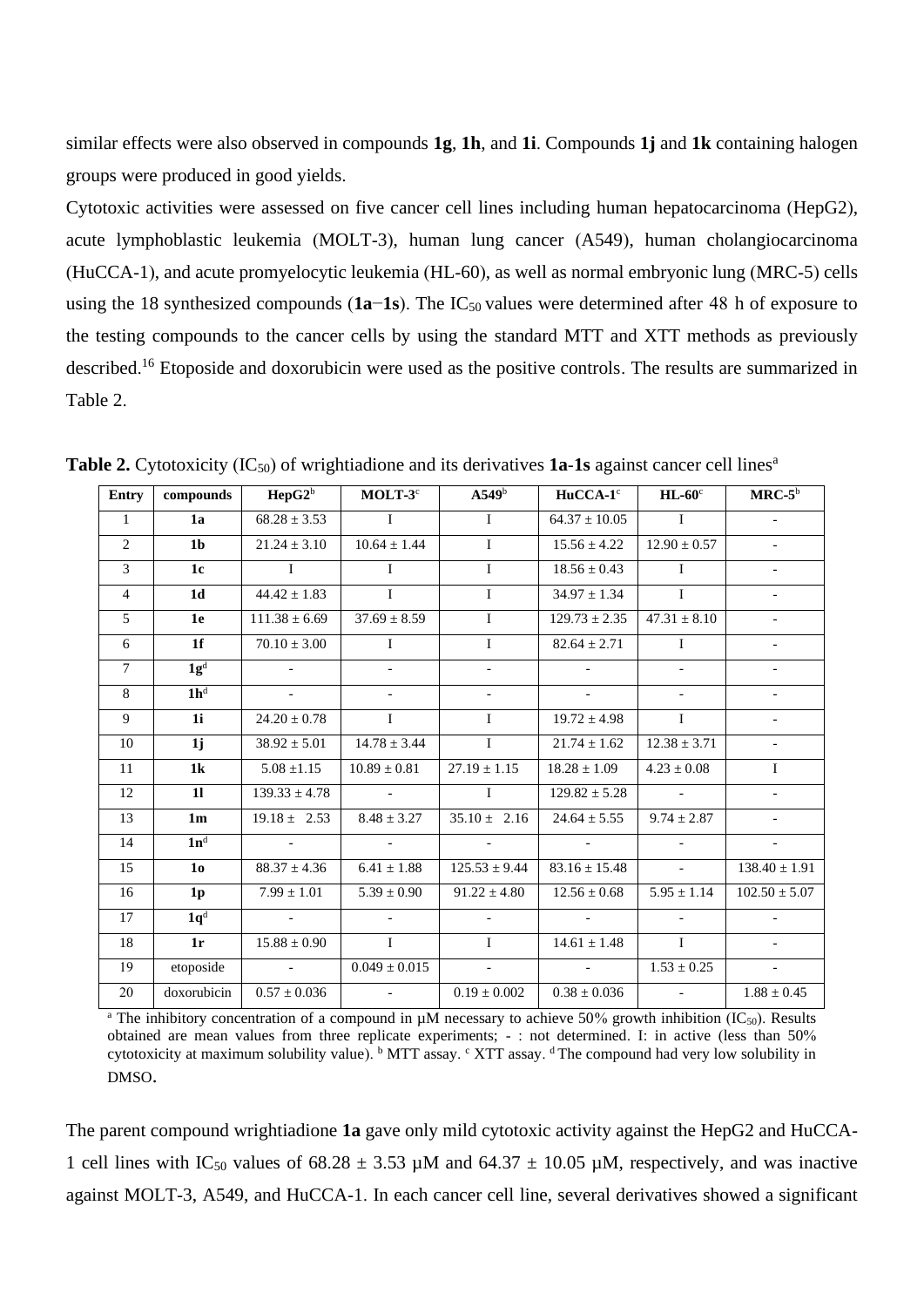improvement in inhibitory activity compared to the parent wrightiadione **1a**. However, the cytotoxicity of derivatives **1g**, **1h**, **1n**, and **1q** could not be measured because of their very low solubility in DMSO.

When the B-ring of wrightiadione was substituted with a methoxy group at the C-4´ position (**1b**), the cytotoxicity appeared to be more potent than the parent compound **1a** with all cancer cell lines. However, when substituted with 4´,5´-dimethoxy substituent (**1c**), the activity only increased in the HuCCA-1 cell line, but was decreased or unaffected in the other cell lines. When the A-ring of wrightiadione was substituted, it was found that the introduction of the a methoxy group at the C-7 position (**1d**) appeared to enhance the cytotoxic activity toward HepG2 and HuCCA-1, while the introduction of a hydroxy group at C-7 (**1e**) enhanced the cytotoxic activity toward MOLT-3 and HL-60. With a methoxy substituent at C-7 on ring A, installing substituents at the C-4´ position appeared to increase the cytotoxic activity (**1i**, **1j**, **1k**) compared to the unsubstituted derivative **1d**, and among these derivatives, the bromo compound **1k** gave the highest cytotoxicity with all cancer cell lines. For the compounds with the hydroxy substituent at C-7 on ring A (**1e**, **1l**, **1m**, **1o**,**1p**), the 4´-bromo derivative **1p** gave the best cytotoxicity in most cancer cell lines except for A549, whereby the 4´,5´-dimethoxy derivative **1m** gave the best activity. Additionally, the 4´-fluoro compound **1o** also showed potent cytotoxic activity against the MOLT-3 cell line. It can also be seen that by changing the halogen substituent from fluorine to a bulkier bromine group, the cytotoxic activity towards all cell lines was obviously increased in both 7-methoxy and 7-hydroxy derivatives (**1p** vs **1o** and **1k** vs **1j**).

When considering the activity toward each cancer cell line, the wrightiadione derivatives were the least effective toward A549 cells, as only four compounds (**1k**, **1l**, **1o**, **1p**) showed mild cytotoxic activity with the best IC<sub>50</sub> values only at  $27.19 \pm 1.15 \mu$ M from the bromo derivative 1k. For the HuCCA-1 cell line, even though there more compounds exhibited cytotoxic activity, all of them showed only moderate to mild activity, with the best IC<sub>50</sub> value only at  $12.56 \pm 0.68 \mu$ M from the bromo derivative **1p**. The wrightiadione derivatives seemed to exhibit good activity with HepG2, MOLT-3, and HL-60 and many exhibited an  $IC_{50}$ value at the single digit micromolar level. This included compounds **1k** and **1p** with IC<sub>50</sub> values of 5.08  $\pm$ 1.15  $\mu$ M and 7.99  $\pm$  1.01  $\mu$ M against HepG2, compounds **1m, 1o, 1p** with IC<sub>50</sub> values of 8.48  $\pm$  3.27  $\mu$ M,  $6.41 \pm 1.88 \,\mu$ M, and  $5.39 \pm 0.90 \,\mu$ M against MOLT-3, and compounds **1k**, **1m**, **1p** with IC<sub>50</sub>values of 4.23  $\pm 0.08$  µM,  $9.74 \pm 5.95$  µM, and  $5.95 \pm 1.14$  µM against HL-60, respectively.

Over all, among all tested compounds, the bromo derivatives **1k** and **1p** showed the most potent cytotoxic activities. The bromo compound **1k** exhibited the best cytotoxic activity against HepG2, A549, and HL-60, while the bromo compound 1p exhibited the best cytotoxic activity against MOLT-3 and HuCCA-1. Gratifyingly, these bromo derivatives **1k** and **1p** presented the high selectivity toward cancer cell lines. The bromo derivative **1k** had selectivity index (SI) with HepG2 and HL-60 of more than 5.5 and 6.6, respectively, while the bromo derivative **1p** provided a selectivity index (SI) with MOLT-3 and HL-60 of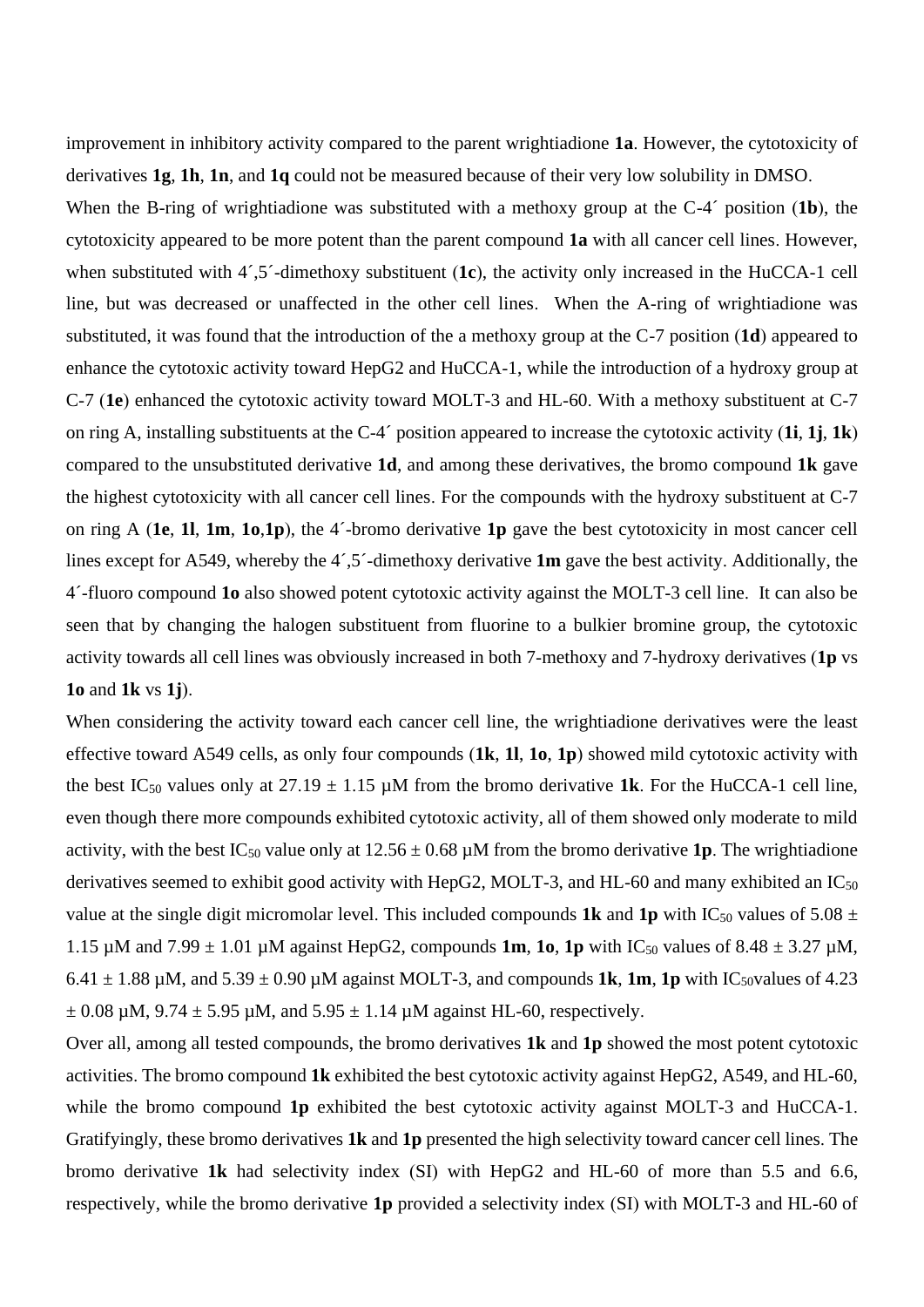19.0 and 17.2, respectively. It should also note that the fluoro compound **1o** exhibited good activity with MOLT-3 with a high SI value (21.6). Compound **1m** was also quite attractive as it showed strong inhibitory activity with some cancer cell lines. However, caution should be taken as the 4´,5´ dimethoxy substituent on ring B in wrightiadione derivatives is likely attributable to their limited solubility; since, in this compound series, several of the 4´,5´ dimethoxy derivatives (**1h**, **1n**, **1q**) had very low solubility in DMSO. Apart from cancer cytotoxicity, all wrightiadione derivatives were also evaluated for their cancer chemopreventive activity including radical scavenging, antioxidant, anti-inflammatory, and aromatase inhibitory activities, and some selected compounds were also tested for antimalarial properties against *Plasmodium falciparum* (strain 94). The results showed that all of the tested wrightiadione derivatives were inactive (see Table S1 and S2, Supporting information).

In summary, we present here an approach to the total synthesis of wrightiadione through a Friedel**-**Crafts acylation reaction of an isoflavone-2-carboxylic acid. Moreover, eighteen derivatives were synthesized and evaluated their biological activity in terms of cancer cytotoxic, cancer chemopreventive, and antimalarial properties. Even though the compounds showed no cancer chemopreventive or antimalarial properties, most derivatives displayed much higher cytotoxicity than the parent compound **1a** in several cancer cell lines. In particular, the bromo derivatives **1k** and **1p**, which exhibited the best cytotoxic activity against all tested cancer cell lines, and had low toxicity against normal cells. Therefore, these derivatives could be used as a potential lead compounds for further development as anticancer agents. Up to now, little was known about the pharmacological properties of the corrected wrightiadione structure, so this work serves as a good starting point for further biological investigations. Additionally, it is also interesting to point out that since wrightiadione and tryptanthrin have a very similar structure, they may possess similar biological activities and specific targets. Tryptanthrin is recognized for having a strong antitubercular activity which represents a potential lead for new tuberculosis (TB) drugs.<sup>17,18</sup> Hence, the evaluation of wrightiadione and its derivatives for the antitubercular activity should also be worthwhile.

### **EXPERIMENTAL**

Commercial grade reagents and solvents were used as received from the supplier except where indicated otherwise.  $CH_2Cl_2$  was dried by refluxing over  $CaH_2$  under Argon (Ar) atmosphere. The reactions were conducted under Ar atmosphere in 13 x 100 mm screw top tubes, which were heat- dried under vacuum prior used. Thin layer chromatography was performed on Merck precoated silica gel 60 F254 plates. Silica gel 60 (Silicycle, 230–400 mesh) was used for flash column chromatography. <sup>1</sup>H- and <sup>13</sup>C-NMR spectra were recorded in CDCl<sub>3</sub> or DMSO- $d_6$  using a Bruker AVANCE 400 NMR spectrometer. <sup>1</sup>H-NMR and <sup>13</sup>C-NMR chemical shifts  $(\delta)$  were reported in units of part per million (ppm), relative to tetramethylsilane (TMS) as internal standard. Coupling constants (*J*) were reported in Hertz (Hz). IR spectra were recorded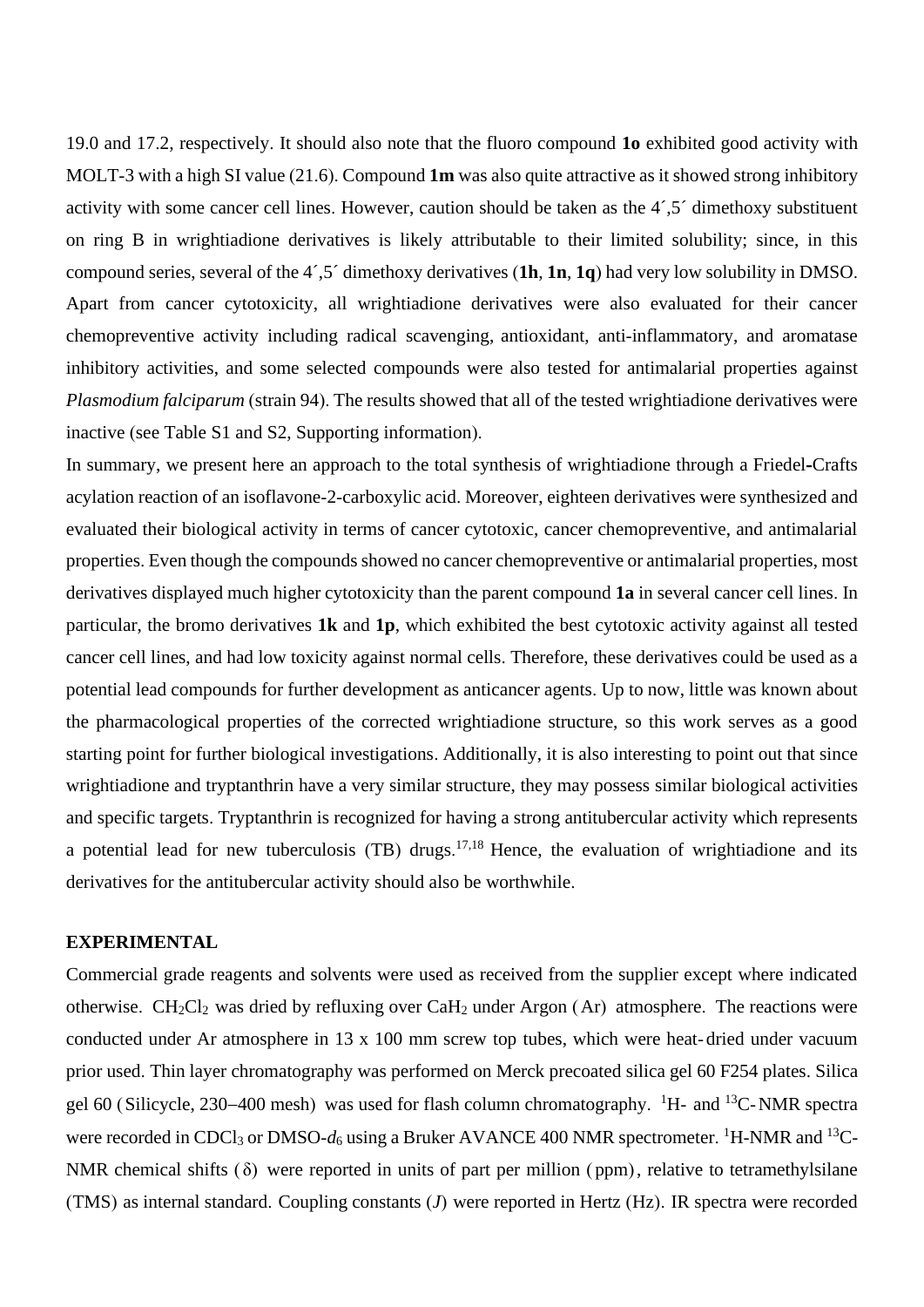on a PerkinElmer Spectrum One Spectrophotometer using a universal attenuated total reflectance (ATR) technique. HRESIMS analyses were determined using a Bruker Daltonics MicroTOFLC mass spectrometer. **General procedure for the synthesis of wrightiadione derivatives 1.** To a solution containing 1.0 equiv. of the acid **2** in CH2Cl<sup>2</sup> (0.1 M) at room temperature under Ar atmosphere, was added 1.6 equiv. of cyanuric chloride followed by 1.0 equiv. of pyridine. The solution was stirred at specified temperature for 30 min, after which time 6.0 equiv. of AlCl<sup>3</sup> was added in one portion. The mixture was further stirred for 1−24 h (until completion) and quenched with a saturated aqueous NH4Cl solution. After stirring for additional 15 min, the mixture was extracted with a 1:4 acetone: $CH_2Cl_2$  solution. The combined organic layer was then washed with a saturated aqueous NaCl solution, dried with Na<sub>2</sub>SO<sub>4</sub> (s), and concentrated under reduced pressure. The crude residue was purified by flash silica gel column chromatography eluted with 80%  $CH_2Cl_2$ /hexane to  $CH_2Cl_2$  to give a wrigthiadione derivatives.

**Wrightiadione (1a):** Orange solid; mp 244−245 °C; IR (neat) 3749, 1732, 1648, 1616, 1483, 1460, 1374, 1288, 1201, and 1020 cm<sup>-1</sup>; <sup>1</sup>H-NMR (400 MHz, CDCl<sub>3</sub>) δ 7.27 (t, 1H, *J* = 7.3 Hz), 7.49 (t, 2H, *J* = 7.6 Hz), 7.59 (d, 1H, *J* = 7.3 Hz), 7.65 (d, 1H, *J* = 8.3 Hz), 7.72-7.78 (m, 1H), 7.98 (d, 1H, *J* = 7.3 Hz), and 8.31 (dd, 1H,  $J = 8.0$  and 1.6 Hz); <sup>13</sup>C-NMR (100 MHz, CDCl<sub>3</sub>)  $\delta$  188.4, 175.0, 156.0, 155.9, 140.3, 136.0, 134.6, 128.7, 127.1, 127.0, 126.34, 126.27, 124.8, 123.9, and 119.4; HRMS Calcd for  $[ (C_{16}H_8O_3)+H]^+$ : 249.0546 Found: 249.0542.

**8-Methoxyindeno[2,1-***b*]chromene-6,11-dione (1b): Dark purple solid; mp 255–256 °C; IR (neat) 3095, 2840, 1731, 1646, 1610, 1478, 1455, 1371, 1286, 1202, and 1004 cm<sup>-1</sup>; <sup>1</sup>H-NMR (400 MHz, CDCl<sub>3</sub>)  $\delta$  3.85 (s, 3H), 6.94 (dd, 1H, *J* = 8.0 and 2.0 Hz), 7.18 (d, 1H, *J* = 2.0 Hz), 4.49 (t, 1H, *J* = 7.8 Hz), 7.63 (d, 1H, *J* = 7.8 Hz), 7.74 (t, 1H, *J* = 7.8 Hz), 7.86 (d, 1H, *J* = 8.0 Hz), 8.30 (d, 1H, *J* = 7.8 Hz); <sup>13</sup>C-NMR (100 MHz, CDCl3) δ 188.5, 175.0, 160.5, 155.9, 155.4, 134.4, 131.9, 128.7, 128.1, 126.3, 126.19, 126.16, 124.9, 119.4, 118.8, 112.4, and 55.8; HRMS Calcd for  $[(C_{17}H_{10}O_4)+H]^+$ : 279.0635. Found: 279.0663.

**8,9-Dimethoxyindeno[2,1-***b***]chromene-6,11-dione (1c):** Dark brown solid; mp 266–267 °C; IR (neat) 2923, 2852, 1730, 1647, 1498, 1460, 1352, 1200, 1221, and 1055 cm<sup>-1</sup>; <sup>1</sup>H-NMR (400 MHz, CDCl<sub>3</sub>) δ 3.90  $(s, 3H)$ , 4.05 (s, 3H), 7.15 (s, 1H), 7.49 (ddd, 1H,  $J = 8.6$ , 7.0, and 1.0 Hz), 7.57 (s, 1H), 7.64 (dd, 1H,  $J =$ 8.6 and 1.0 z), 7.73 (ddd, 1H, *J* = 8.6, 7.0, and 1.6 Hz), 8.28 (dd, 1H, *J* = 8.0 and 1.6 Hz); <sup>13</sup>C-NMR (100 MHz, CDCl3) δ 187.2, 174.5, 156.8, 156.0, 155.1, 148.7, 136.6, 134.3, 126.4, 126.3, 126.1, 125.5, 119.4, 118.9, 108.7, 108.1, 56.7, and 56.4; HRMS Calcd for  $[(C_{18}H_{12}O_5)+H]^+$ : 309.0757. Found: 309.0756.

**3-Methoxyindeno[2,1-***b***]chromene-6,11-dione (1d):** Orange solid; mp 242–244 °C; IR (neat) 2948, 2840, 1732, 1637, 1618, 1602, 1475, 1436, 1242, 1176, 1102, and 1031 cm<sup>-1</sup>; <sup>1</sup>H-NMR (400 MHz, CDCl<sub>3</sub>) δ 3.93, (s, 3H), 7.03 (brd, 1H, *J* = 2.3 Hz), 7.04 (dd, 1H, *J* = 8.6 and 2.3 Hz), 7.26 (t, 1H, *J* = 7.3 Hz), 7.49 (t, 1H, *J* = 7.3 Hz), 7.56 (d, 1H, *J* = 7.3 Hz), 7.96 (d, 1H, *J* = 7.3 Hz), and 8.20 (d, 1H, *J* = 8.6 Hz); <sup>13</sup>C-NMR (100 MHz, CDCl3) δ 188.4, 174.4, 164.7, 157.8, 155.7, 140.3, 135.9, 128.6, 127.51, 127.45, 127.0, 124.7, 123.9,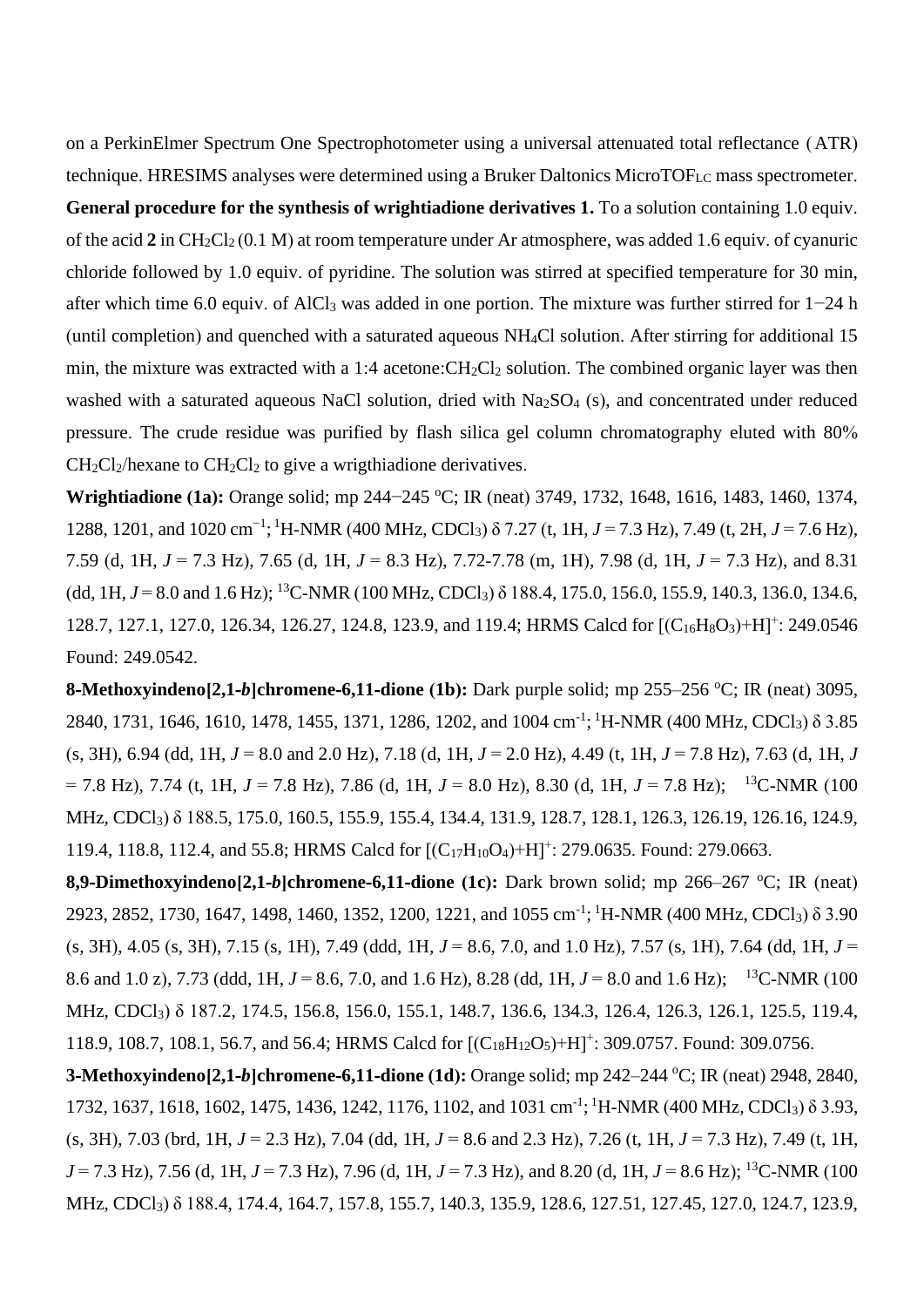120.3, 115.7, 101.4, and 56.0; HRMS Calcd for  $[(C_{17}H_{10}O_4)+H]^+$ : 279.0652. Found: 279.0651.

**3-Hydroxyindeno[2,1-***b***]chromene-6,11-dione (1e):** Orange solid; mp 292–294 °C; IR (neat) 3215, 2959, 2925, 2854, 1733, 1629, 1582, 1457, 1371, 1260, 1223, 1103, and 1029 cm<sup>-1</sup>; <sup>1</sup>H-NMR (400 MHz, DMSO*d6*) δ 6.97- 7.01 (m, 2H), 7.31 (dt, 1H, *J* = 7.6 and 1.0 Hz), 7.51-7.57 (m, 2H), 7.79 (brd, 1H, *J* = 6.9 Hz), 7.98 (d, 1H, *J* = 9.2 Hz), and 11.08 (brs, 1H); <sup>13</sup>C-NMR (100 MHz, DMSO-*d6*) δ 187.8, 173.7, 163.5, 157.4, 156.1, 140.1, 135.8, 128.6, 127.3, 127.0, 125.7, 124.5, 122.8, 118.6, 116.2, and 103.5; HRMS Calcd for  $[ (C_{16}H_8O_4)+H]^+$ : 265.0495. Found: 265.0491.

**3,4-Dimethoxyindeno[2,1-***b*]chromene-6,11-dione (1f): Brown-orange solid; mp 218–220 °C; IR (neat) 2925, 2851, 1733, 1647, 1617, 1560, 1457, 1293, 1269, 1188, 1088, 1074, and 1042 cm<sup>-1</sup>; <sup>1</sup>H-NMR (400 MHz, CDCl3) δ 4.02 (s, 3H), 4.04 (s, 3H), 7.11 (d, 1H, *J* = 9.0 Hz), 7.27 (td, 1H, *J* = 7.3 and 1.0 Hz), 7.49 (td, 1H,  $J = 7.3$  and 1.2 Hz), 7.59 (brd, 1H,  $J = 7.3$  Hz), 7.97 (brd, 1H,  $J = 7.3$  Hz), and 8.03 (d, 1H,  $J = 9.0$ Hz); <sup>13</sup>C-NMR (100 MHz, CDCl<sub>3</sub>) δ 188.1, 174.3, 157.3, 155.9, 150.4, 140.1, 137.9, 135.8, 128.6, 127.0, 126.8, 124.7, 123.8, 121.4, 121.0, 110.9, 61.9, and 56.6; HRMS Calcd for  $[(C_{18}H_{12}O_5)+Na]^+$ : 331.0581. Found: 331.0577.

**3,9-Dimethoxyindeno[2,1-***b*]chromene-6,11-dione (1g): Orange solid; mp 299–303 °C; IR (neat) 3093, 2848, 1719, 1643, 1620, 1601, 1472, 1434, 1346, 1295, 1240, 1177, 1112, and 1008 cm<sup>-1</sup>; <sup>1</sup>H-NMR (400 MHz, CDCl3) δ 3.93 (s, 3H), 3.94 (s, 3H), 6.65 (dd, 1H, *J* = 8.2 and 2.3 Hz), 7.05 (s, 1H), 7.06 (dd, 1H, *J*  $= 7.3$  and 2.4 Hz), 7.55 (d, 1H,  $J = 8.2$  Hz), 7.58 (d, 1H,  $J = 2.3$  Hz), and 8.20 (brd, 1H,  $J = 9.5$  Hz); <sup>13</sup>C-NMR (100 MHz, CDCl<sub>3</sub>) δ 186.4, 174.2, 166.3, 164.6, 157.8, 157.4, 143.5, 127.4, 127.2, 125.4, 120.3, 119.6, 115.7, 111.7(x2), 101.5, 56.01, and 56.0; HRMS Calcd for  $[ (C_{18}H_{12}O_5)+H]^+$ : 309.0757. Found: 309.0764.

**3,8,9-Trimethoxyindeno[2,1-***b*]chromene-6,11-dione (1h): Brown solid; mp 274–276 °C; IR (neat) 2925, 2840, 1723, 1652, 1630, 1494, 1438, 1307, 1246, 1217, 1094, 1053, and 1038 cm<sup>-1</sup>; <sup>1</sup>H-NMR (400 MHz, CDCl3) δ 3.90 (s, 3H), 3.92 (s, 3H), 4.04 (s, 3H), 7.00-7.06 (m, 2H), 7.14 (s, 1H), 7.56 (s, 1H), and 8.17 (dd, 1H,  $J = 8.8$  and 0.3 Hz); <sup>13</sup>C-NMR (100 MHz, CDCl<sub>3</sub>)  $\delta$  187.3, 174.0, 164.5, 157.8, 156.4, 155.0, 148.6, 136.5, 127.3, 125.9, 120.3, 118.8, 115.7, 108.7, 108.1, 101.4, 56.7, 56.4, and 56.0; HRMS Calcd for  $[ (C_{19}H_{14}O_6)+H]^+$ : 339.0863. Found: 339.0864.

**3,8-Dimethoxyindeno[2,1-***b*]chromene-6,11-dione (1i): Brown solid; mp 248–252 °C; IR (neat) 2947, 2842, 1732, 1649, 1623, 1488, 1437, 1287, 1245, 1159, 1098, and 1025 cm<sup>-1</sup>; <sup>1</sup>H-NMR (400 MHz, CDCl<sub>3</sub>) δ 3.84 (s, 3H), 3.92 (s, 3H), 6.92 (dd, 1H, *J* = 8.0 and 2.4 Hz), 7.01 (d, 1H, *J* = 2.4 Hz), 7.04 (dd, 1H, *J* = 8.8 and 2.4 Hz), 7.15 (d, 1H, *J* = 2.4 Hz), 7.83 (d, 1H, *J* = 8.0 Hz), 7.18 (d, 1H, *J* = 8.8 Hz); <sup>13</sup>C-NMR (100 MHz, CDCl3) δ 188.5, 174.4, 164.6, 160.4, 157.8, 155.0, 133.8, 128.8, 128.5, 127.4, 124.8, 120.3, 118.6, 115.6, 112.4, 101.3, 56.0, and 55.8; HRMS Calcd for  $[(C_{18}H_{12}O_5)+H]^+$ : 309.0757. Found: 309.0758.

**8-Fluoro-3-methoxyindeno[2,1-***b***]chromene-6,11-dione (1j):** Orange solid; mp 246–248 °C; IR (neat)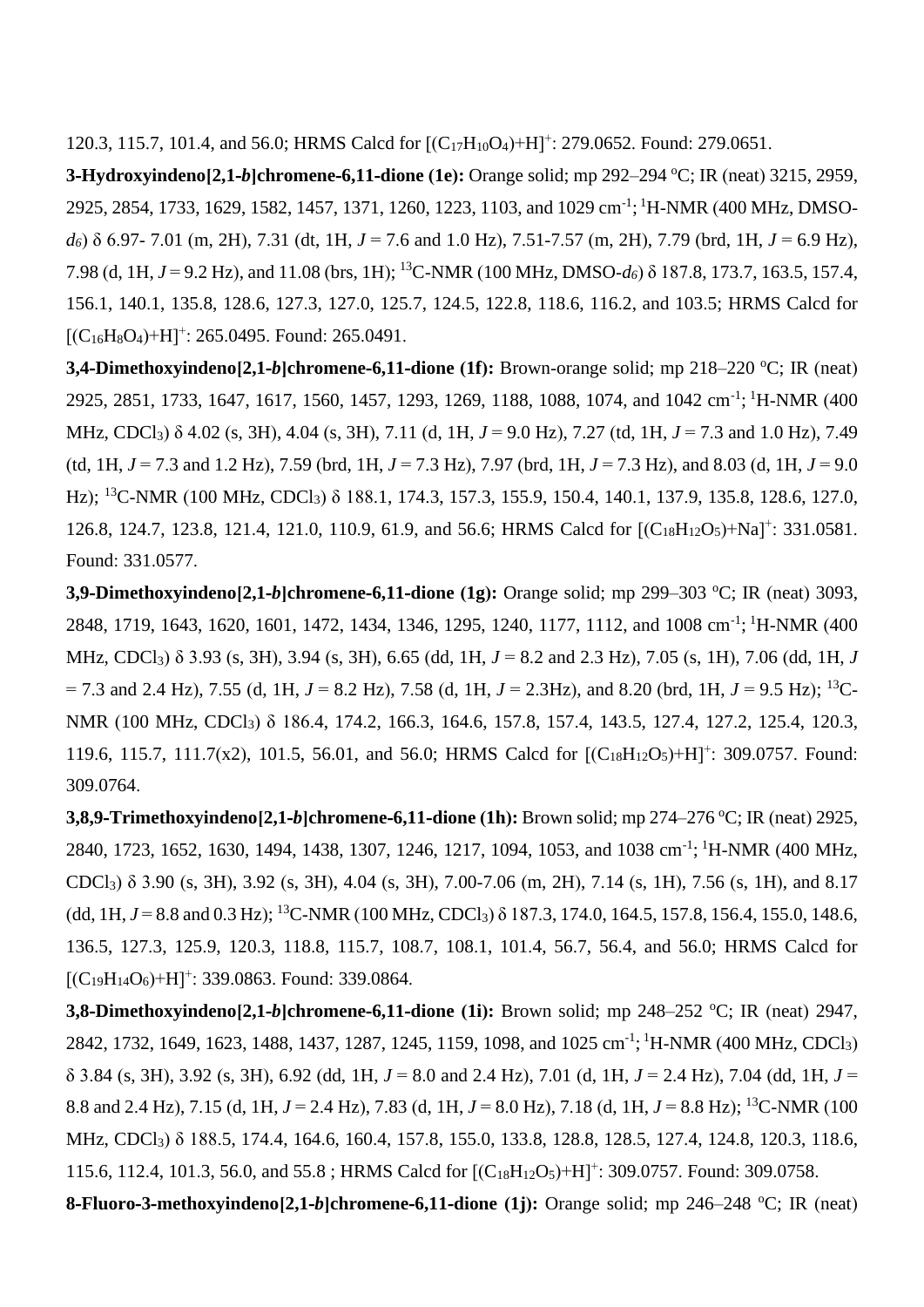3070, 2961, 2929, 1735, 1644, 1621, 1483, 1438, 1347, 1255, 1156, 1102, and 1019 cm<sup>-1</sup>; <sup>1</sup>H-NMR (400 MHz, CDCl3) δ 3.93 (s, 3H), 7.02 (d, 1H, *J* = 2.4 Hz), 7.05 (dd, 1H, *J* = 8.9 and 2.4 Hz), 7.15 (ddd, 1H, *J* = 8.9, 8.0, and 2.5 Hz), 7.28 (dd, 1H, *J* = 7.0 and 2.5 Hz), 7.94 (dd, 1H, *J* = 8.0 and 4.6 Hz), and 8.19 (d, 1H, *J* = 8.9 Hz); <sup>13</sup>C-NMR (100 MHz, CDCl3) δ 187.2, (*J* = 2.1 Hz), 174.2, 164.8, 163.0 (*J* = 248 Hz), 157.8, 153.3 (*J* = 3.8 Hz), 135.7 (*J* = 3.8 Hz), 128.9 (*J* = 7.3 Hz), 127.49 (*J* = 7.3 Hz), 127.46, 125.1 (*J* = 7.4 Hz), 121.1 (*J* = 22.2 Hz), 120.2, 115.8, 113.0 (*J* = 24.9 Hz), 101.3, 56.0; HRMS Calcd for  $[ (C_{17}H_9FO_4)+H ]^+$ : 297.0558. Found: 297.0553.

**8-Bromo-3-methoxyindeno[2,1-***b*]chromene-6,11-dione (1k): Orange solid; mp 249–251 °C; IR (neat) 3090, 2926, 2650, 1737, 1645, 1623, 1621, 1475, 1473, 1393, 1351, 1243, 1172, 1096, and 1027 cm<sup>-1</sup>; <sup>1</sup>H-NMR (400 MHz, CDCl3) δ 3.93 (s, 1H), 7.02 (d, 1H, *J* = 2.3 Hz), 7.06 (dd, 1H, *J* = 8.9 and 2.3 Hz), 7.61 (dd, 1H,  $J = 7.8$  and 1.9 Hz), 7.67 (d, 1H,  $J = 1.9$  Hz), 7.85 (d, H,  $J = 7.8$  Hz), 8.18 (d, 1H,  $J = 8.9$  Hz); <sup>13</sup>C-NMR (100 MHz, CDCl<sub>3</sub>) δ 187.1, 174.1, 164.8, 157.8, 155.0, 138.7, 138.0, 128.5, 127.9, 127.5, 127.3, 125.1, 122.2, 120.1, 115.9, 101.3, and 56.0; HRMS Calcd for  $[(C_{17}H_9BrO_4)+H]^+$ : 356.9757. Found: 356.9749.

**3-Hydroxy-8-methoxyindeno[2,1-***b***]chromene-6,11-dione** (1l): Deep green solid; mp 384–385 °C; IR (neat) 2956, 2924, 2853, 1723, 1622, 1466, 1288, 1259, 1096, and 1032 cm<sup>-1</sup>; <sup>1</sup>H-NMR (400 MHz, DMSO*d6*) δ 3.80 (s, 3H), 6.97 (s, 1H), 6.99 (dd, 1H, *J* = 8.7 and 2.2 Hz), 7.05 (dd, 1H, *J* = 8.1 and 2.5 Hz), 7.14 (d, 1H,  $J = 2.5$  Hz), 7.68 (d, 1H,  $J = 8.1$  Hz), and 7.98 (brd, 1H,  $J = 9.1$  Hz); <sup>13</sup>C-NMR (100 MHz, CDCl<sub>3</sub>) δ 187.6, 173.5, 163.5, 159.8, 157.3, 155.2, 131.6, 128.8, 127.1, 126.6, 123.8, 118.44, 118.39, 116.1, 112.0, 103.4, and 55.8; HRMS Calcd for  $[(C_{17}H_{10}O_5)+H]^2$ : 295.0601. Found: 295.0603.

**3-Hydroxy-8,9-dimethoxyindeno[2,1-***b***]chromene-6,11-dione (1m):** Brown solid; mp 346–348 °C; IR (neat) 2966, 2927, 1724, 1652, 1587, 1499, 1471, 1298, 1217, 1133, 1062, and 1021 cm<sup>-1</sup>; <sup>1</sup>H-NMR (400 MHz, DMSO-*d6*) δ 3.78 (s, 3H), 3.89 (s, 3H), 6.94-7.01 (m, 2H), 7.14 (s, 1H), 7.36 (s, 1H), and 7.94 (d, 1H, *J* = 8.6 Hz); <sup>13</sup>C-NMR (100 MHz, DMSO-*d6*) δ 186.5, 172.9, 163.1, 157.2, 156.2, 154.3, 148.1, 135.8, 127.0, 124.2, 118.5, 118.4, 116.0, 109.0, 107.2, 103.4, 56.1, and 56.0; HRMS Calcd for  $[ (C_{18}H_{12}O_6)+H ]+325.0707.$  Found: 325.0698.

**9,10-Dimethoxy-3,3-dimethyl-3***H***-indeno[2,1-***b***]pyrano[2,3-***h***]chromene-7,12-dione (1n):** Brown solid; mp 313–315 °C; IR (neat) 2966, 2927, 1724, 1652, 1587, 1499, 1471, 1298, 1217, 1133, 1062, and 1021 cm-1 ; <sup>1</sup>H-NMR (400 MHz, CDCl3) δ 1.50 (s, 6H), 3.89 (s, 3H), 4.02 (s, 3H), 5.75 (d, 1H, *J* = 10.0 Hz), 6.89 (d, 1H,  $J = 8.7$  Hz), 6.92 (d, 1H,  $J = 10.0$  Hz), 7.12 (s, 1H), 7.54 (s, 1H), and 8.00 (d, 1H,  $J = 8.7$  Hz); <sup>13</sup>C-NMR (100 MHz, CDCl<sub>3</sub>) δ 187.1, 174.0, 157.9, 156.1, 154.8, 152.1, 148.4, 136.3, 130.8, 126.1, 125.5, 120.2, 118.8, 116.1, 114.8, 110.5, 108.6, 108.0, 78.1, 56.7, 56.3, and 28.2(x2); HRMS Calcd for  $[ (C<sub>23</sub>H<sub>18</sub>FO<sub>6</sub>)+H]<sup>+</sup>$ : 391.1176. Found: 391.1177.

**8-Fluoro-3-hydroxyindeno[2,1-***b***]chromene-6,11-dione (1o):** Brown-orange solid; mp 287–289 °C; IR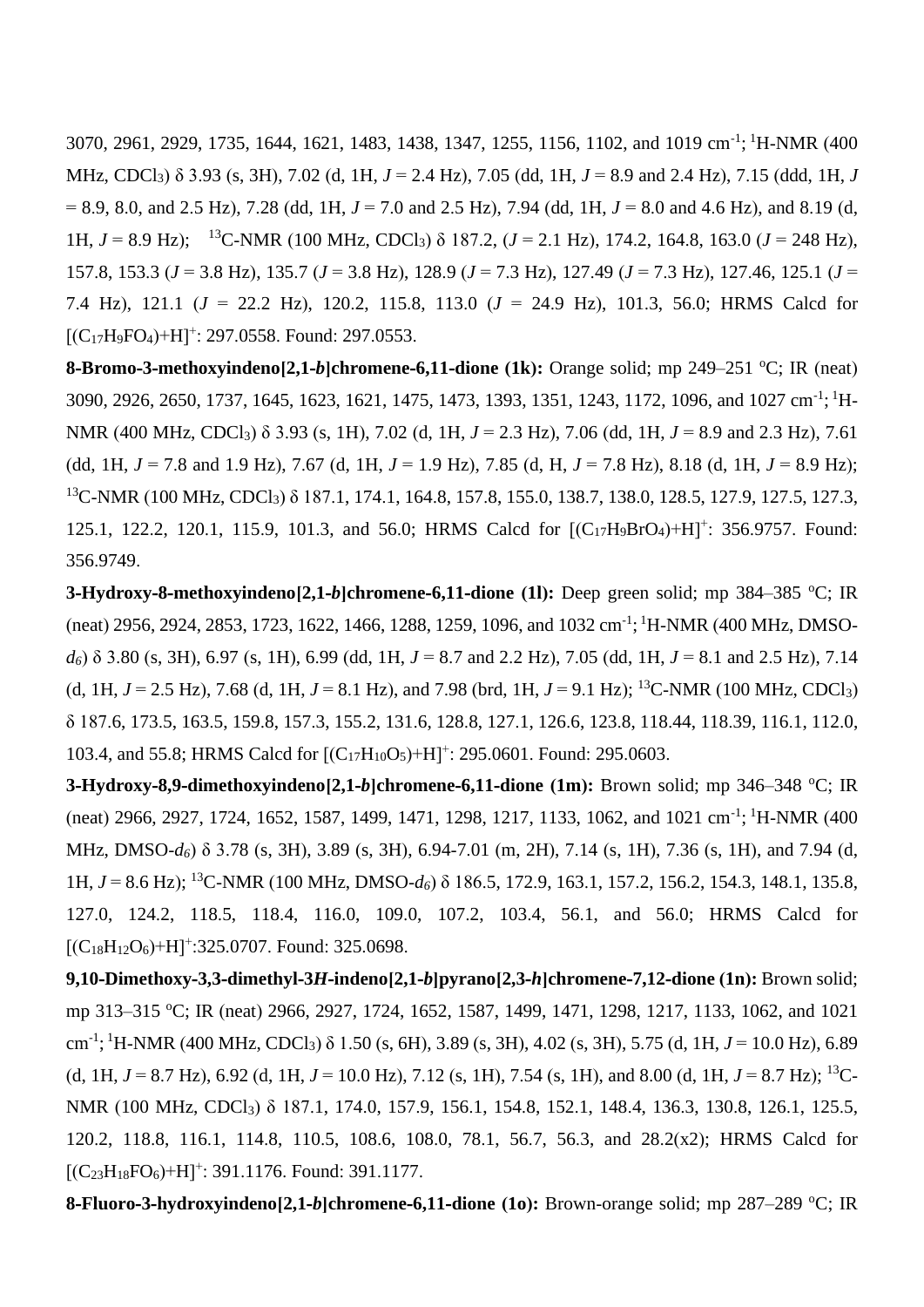(neat) 2922, 2326, 1734, 1625, 1586, 1480, 1369, 1249, 1109, and 1028 cm<sup>-1</sup>; <sup>1</sup>H-NMR (400 MHz, DMSO*d6*) δ 6.98-7.05 (m, 2H), 7.38 (ddd, 1H, *J* = 9.5, 8.1, and 2.5 Hz), 7.48 (dd, 1H, *J* = 7.5 and 2.5 Hz), 7.81 (dd, 1H,  $J = 8.1$  and 4.8 Hz), and 8.00 (d, 1H,  $J = 9.5$  Hz); <sup>13</sup>C-NMR (100 MHz, DMSO- $d_6$ )  $\delta$  186.4, 173.5, 163.5, 162.2 (*J* = 247 Hz), 157.3, 156.0 (*J* = 3.8 Hz), 135.9 (*J* = 3.1 Hz), 129.4 (*J* = 7.5 Hz), 127.2, 125.4, 124.0 (*J* = 7.9 Hz), 120.8 (*J* = 22.5 Hz), 118.5, 116.1, 112.7 (*J* = 25.2 Hz), and 103.4; HRMS Calcd for  $[$ (C<sub>16</sub>H<sub>7</sub>FO<sub>4</sub>)+H]<sup>+</sup>: 283.0401. Found: 283.0399.

**8-Bromo-3-hydroxyindeno[2,1-***b***]chromene-6,11-dione** (1p): orange solid; mp 302–305 °C; IR (neat) 2959, 2926, 1740, 1622, 1498, 1464, 1248, 1171, and 1025 cm-1 ; <sup>1</sup>H-NMR (400 MHz, DMSO-*d6*) δ 7.01 (dd, 1H,  $J = 7.5$  and 2.2 Hz), 7.02 (s, 1H), 7.70 (d, 1H,  $J = 1.8$  Hz), 7.72 (d, 1H,  $J = 7.8$  Hz), 7.77 (dd, 1H, *J* = 7.8 and 1.8 Hz), and 7.99 (brd, 1H, *J* = 9.4 Hz); <sup>13</sup>C-NMR (100 MHz, DMSO-*d6*) δ 186.3, 173.4, 163.5, 157.3, 155.8, 138.9, 137.6, 129.1, 127.2, 126.9, 125.2, 124.3, 121.0, 118.4, 116.2, and 103.5; HRMS Calcd for  $[ (C_{16}H_7BrO_4)+H ]+342.9600.$  Found: 342.9600.

**1-Hydroxy-3,8,9-trimethoxyindeno[2,1-***b***]chromene-6,11-dione (1q):** Brown solid; mp 270–274 <sup>o</sup>C; IR (neat) 2959, 2923, 2853, 1717, 1652, 1611, 1587, 1495, 1466, 1394, 1355, 1310, 1292, 1428, 1217, 1159, 1074, 1047, and 1032 cm<sup>-1</sup>; <sup>1</sup>H-NMR (300 MHz, CDCl<sub>3</sub>) δ 3.88 (s, 3H), 3.90 (s, 3H), 4.05 (s, 3H), 6.42 (d, 1H,  $J = 2.4$  Hz), 6.57 (d, 1H,  $J = 2.4$  Hz), 7.15 (s, 1H), 7.46 (s, 1H), and 12.44 (s, 1H); <sup>13</sup>C-NMR (100 MHz, CDCl3) δ 186.2, 178.8, 165.8, 162.6, 157.6, 157.1, 155.2, 148.6, 135.7, 124.9, 118.7, 108.8, 108.1, 107.8, 99.4, 94.0, 56.7, 56.3, and 55.9; HRMS Calcd for  $[({C_{19}H_{14}O_7})+H]^+$ : 355.0812. Found: 355.0807.

**1,3,8,9-Tetramethoxyindeno[2,1-***b*]chromene-6,11-dione (1r): Deep purple solid; mp 235–237 °C; IR (neat) 2925, 2853, 1723, 1649, 1619, 1586, 1498, 1461, 1352, 1302, 1215, 1162, 1093, 1066, and 1038 cm<sup>-1</sup>; <sup>1</sup>H-NMR (400 MHz, CDCl<sub>3</sub>) δ 3.86 (s, 3H), 3.87 (s, 3H), 3.95 (s, 3H), 3.97 (s, 3H), 6.39 (d, 1H, *J* = 2.1 Hz), 6.59 (d, 1H,  $J = 2.2$  Hz), 7.08 (s, 1H), and 7.61 (s, 1H); <sup>13</sup>C-NMR (100 MHz, CDCl<sub>3</sub>)  $\delta$  187.3, 173.8, 164.3, 161.4, 159.8, 154.7, 154.3, 148.3, 136.4, 126.7, 118.7, 111.7, 108.5, 108.1, 97.0, 93.7, 56.5, 56.31, 56.27, and 55.8; HRMS Calcd for  $[(C_{20}H_{16}O_7)+H]^+$ : 369.0969. Found: 369.0971.

## **SUPPORTING INFORMATION**

Copies of the 1D- and 2D-NMR spectrum of wrightiadione (**1a**) and the <sup>1</sup>H- and <sup>13</sup>C-NMR spectrum of all synthesized wrightiadione derivatives (**1b**–**r**) are available in the Supporting Information at URL: https://www.heterocycles.jp/newlibrary/downloads/PDFsi/27610/105.

#### **ACKNOWLEDGEMENTS**

This research work was supported in part by the Thailand Science Research and Innovation (TSRI), Chulabhorn Research Institute (Grant No. 2536703/42320), and Center of Excellence on Environmental